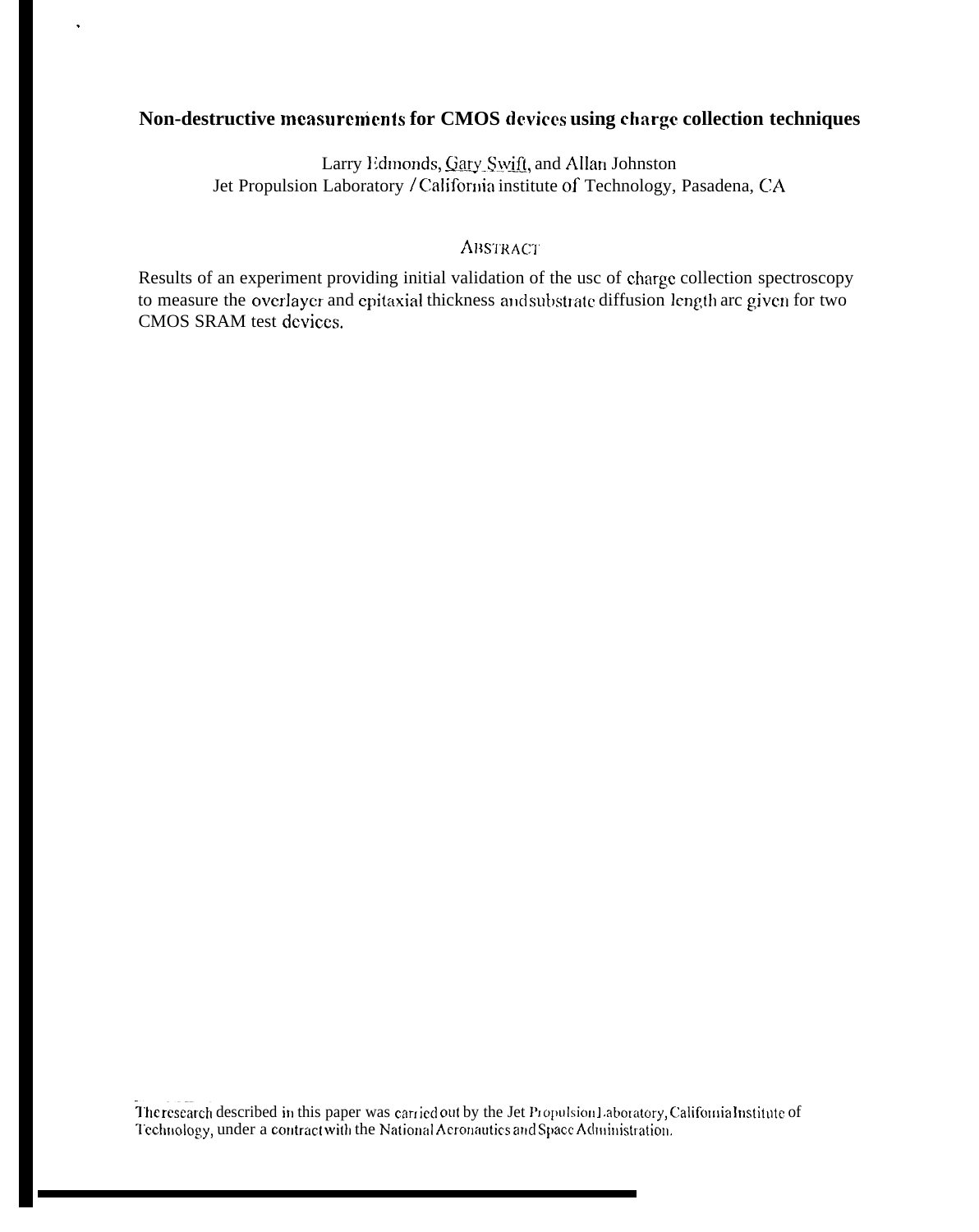# Non-destructive measurements for CMOS devices using charge collection techniques

1 arry Edmonds, Gary Swift, and Allan Johnston Jet Propulsion Laboratory / California Institute of Technology, Pasadena, CA

## **INTRODUCTION**

The accelerating use of commercial parts in space applications increases the necessary, but expensive radiation testing for several reasons. For example, identifying a "fortuitously bard or tolerant" process or build requires a test survey of manufacturers or lots. Also, because commercial processes undergo continual change (to increase yield, for example), flight lot testing is needed to confirm that the radiation response is consistent with design-case results from earlier testing. Further contributing to the need for testing is the reluctance of commercial manufacturers to disclose basic construction information for a device, such as whether it's On bulk silicon or has an epitaxial layer. This paper will tend to validate a simple test method, based on charge collection techniques and performable on the benchtop, that will augment (and may reduce the need for) accclc.rater-based heavy ion testing, by accurately measuring three key physical parameters, cpi-thickness, average overlayer thickness, and substrate diffusion length.

Fpi thickness is an important parameter contributing, for example, to susceptibility to latchup. The overlayer thickness is less important, except for ions with rapidly changing LET. Because a significant amount of the collected charge can come from outside the epilayer  $\lceil 1 \rceil \lceil 2 \rceil$ , the substrate diffusion length controls the "excess" collected [3].

## EXPERIMENTAL DATA

Total collected charge is easily measured using the techniques pionecred by P. McNulty and his students, e.g.  $[4]$  [5]: a charge sensitive pre-amp is connected in the supply line of a static biased DUT (device under test) and a histogram of the resulting pulse distribution is collected on a multi-channel analyzer  $(MCA)$ .

The test devices were drawn from a set of devices used in a previous study of latchup vs. epithickness [6]. These devices arc special versions of the Harris 11S6516 CMOS(p-well)16KbSRAMs. Two samples with a grown epithic kness of 9 pm (reduced to 501 6 by plot.cssil $\sim$  [7]) were irradiated with four energies of alpha particles produced by the Caltech van de Graaff accelerator. One (denoted by IRRAD) had been irradiated in the previous study with various heavy ions while the other (denoted by UNIRR) was previously unirradiated. Collected charge measurements, taken from the MCA peak centers and calibrated using a surface barrier detector (SBD), for two devices are summarized in "J'able I.

| Alpha energy<br>(MeV) | range in Si<br>(microns)  | initial I IT -<br>MeV per<br>mg/cm <sup>2</sup> | Q(fC)<br>UNIRR device | Q(fC)<br><b>IRRAD</b> device |
|-----------------------|---------------------------|-------------------------------------------------|-----------------------|------------------------------|
| 2.0                   | <b>Articulates</b><br>7.2 | "1.04                                           | 43.9                  | 39.2                         |
| 2.93                  | 11.3                      | 0.86                                            | 87.2                  | 74.7                         |
| 4,0                   | 17.3                      | $0. - 1$                                        | 116                   | 71.8                         |
|                       | <b>32.0</b>               | 0.55                                            | 114                   | 49.1                         |

TABLE I. Measured Collected Charge for Two 11s6516 Devices  $\setminus$ ,

The research described in this paper was carried out by the Jet Propulsion Laboratory, California Institute of Technology, under a contract with the National Acronautics and Space Administration.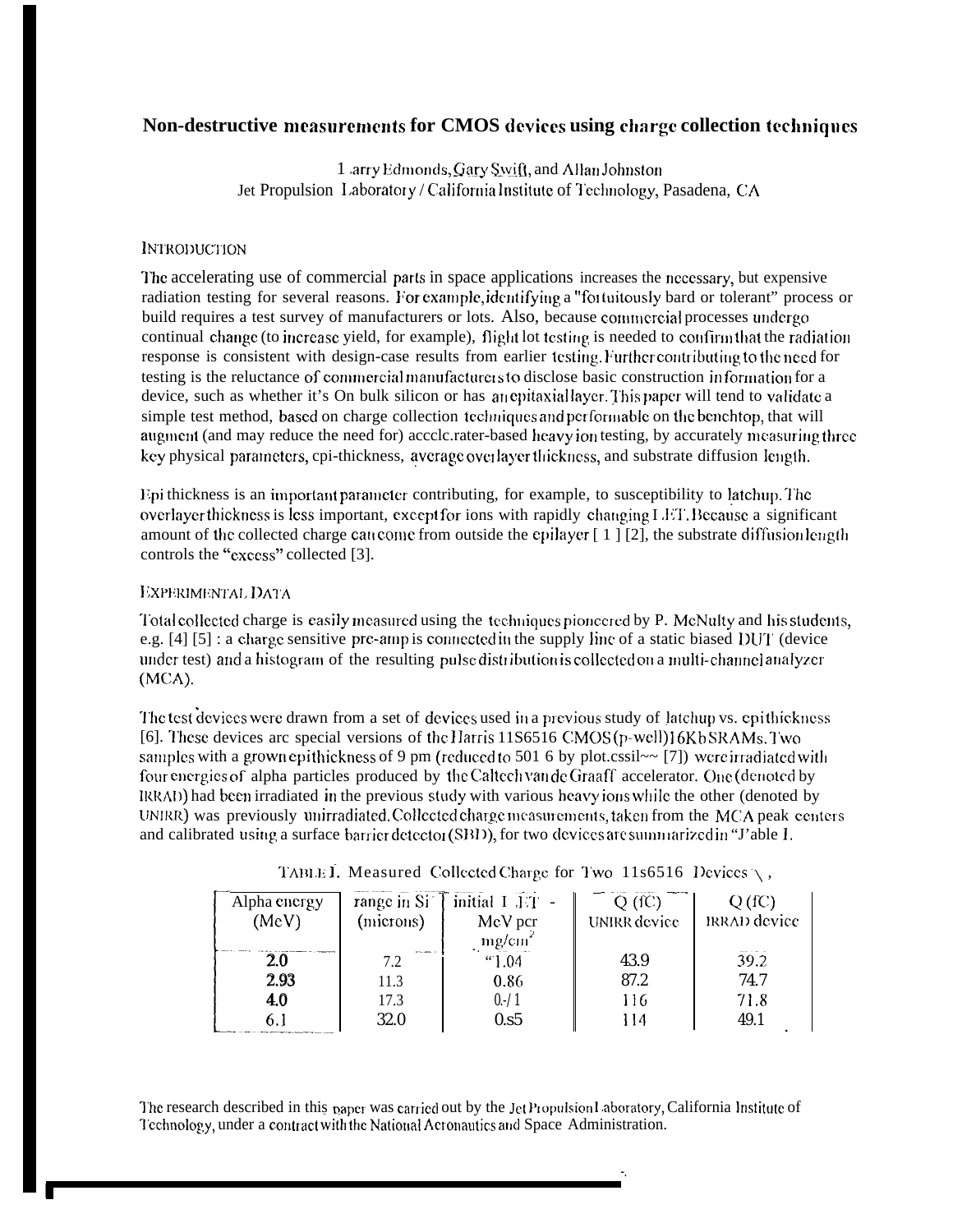I/or the 2 MeV cases, the peaks arc fairly broad duc to localized variations in ovcv-layer stopping thickness. Higher energies arc less sensitive to these variations and the peaks arc quite sharp. Peak centers were determined by center-of-mass type calculations on the measured spectra. During the calibration it was noted that the ratio of SBD response to initial particle energy was constant (accurate to **2** digits), indicating that it is unnecessary to distinguish ionization stopping power from total stopping power for the energies considered here.

At the lowest energies, the ion stops in (or close to) the epi layer, so collected charge is approximately proportional to the ion energy as it enters the cpi. Therefore collected charge increases with increasing initial ion energy at the lowest energies. At the higher energies, the alpha particle goes through the cpi and collected charge decreases with increasing energy because incident LET decreases with increasing energy, compensated to some extent by charge diffusing infrom the substrate. Note that the IRRAD device collects much less charge at the higher energies than UNIRR, consistent with less charge from the substrate. Displacement damage from the earlier latchup testing reduced the (already small) IRRAD substrate lifetime to the extent that little charge is collected from outside the epi layer.

#### DATA ANALYSIS

.

A simple quantitative model, verified by computer simulation [3], is sufficient to analyze the raw data. The model is based on the assumption that collected charge is the sum of the charge liberated in the epi,  $Q_{epi}$ , plus another contribution,  $\dot{Q}_{diff}$ , that diffuses from the substrate to the epi.  $\dot{Q}_{diff}$  is composed of contributions from many small ion track sections. These  $\delta_i Q_{\text{diff}}$  arc the amount of charge that diffuses to the cpi when  $\delta_i Q$  is liberated a perpendicular distance  $y_i$  below the epi. When the substrate diffusion length or  $L_{\text{D}}$  is small compared to substrate dimensions (almost always true), simple diffusion theory produces the equation:

$$
Q_{diff}
$$
 =  $\sum \delta_i Q_{diff}$  =  $\sum \exp(-y_i/L_D)_\bullet \delta_i Q$ 

Q<sub>epi</sub> depends not only on epi thickness, but also on overlayer thickness because some ions stop in the cpi and also because ion LET varies with penetration depth. The deposited charge  $\delta_i$ Q in all three layers was derived from the range-energy tables of the TRIM code (version 95.0?). A simple computer code automates these calculations.

Estimates of overlayer thickness, cpi thickness, and substrate diffusion length arc obtained by analyzing the experimental data with the model. Overlayer thickness and epithickness should be consistent for both devices, but substrate diffusion length is different for the two. More weight is given to the UNIRR device because there is likely to be some recombination loss in the  $IRRAD$  cpi which reduces model accuracy. Excellent agreement between the model and data was produced by the following parameters:

| average over-layer thickness $=$ | $4 \mu m$ (both devices)     |  |
|----------------------------------|------------------------------|--|
| $epi$ thickness $=$              | $5 \mu m$ (both devices)     |  |
| diffusion length $=$             | 11.S um for the UNIRR device |  |
|                                  | 2.5 µm for IRRAD             |  |

Note that overlayer thickness includes all dead layers and is a Si equivalent, which will be larger than actual physical dimensions if there are any very dense structures. Furthermore, the devices tested were planarized, which also tends to increase overlayer thickness. Therefore the 4 µm estimate is credible, as are the fitted epi thickness and diffusion lengths.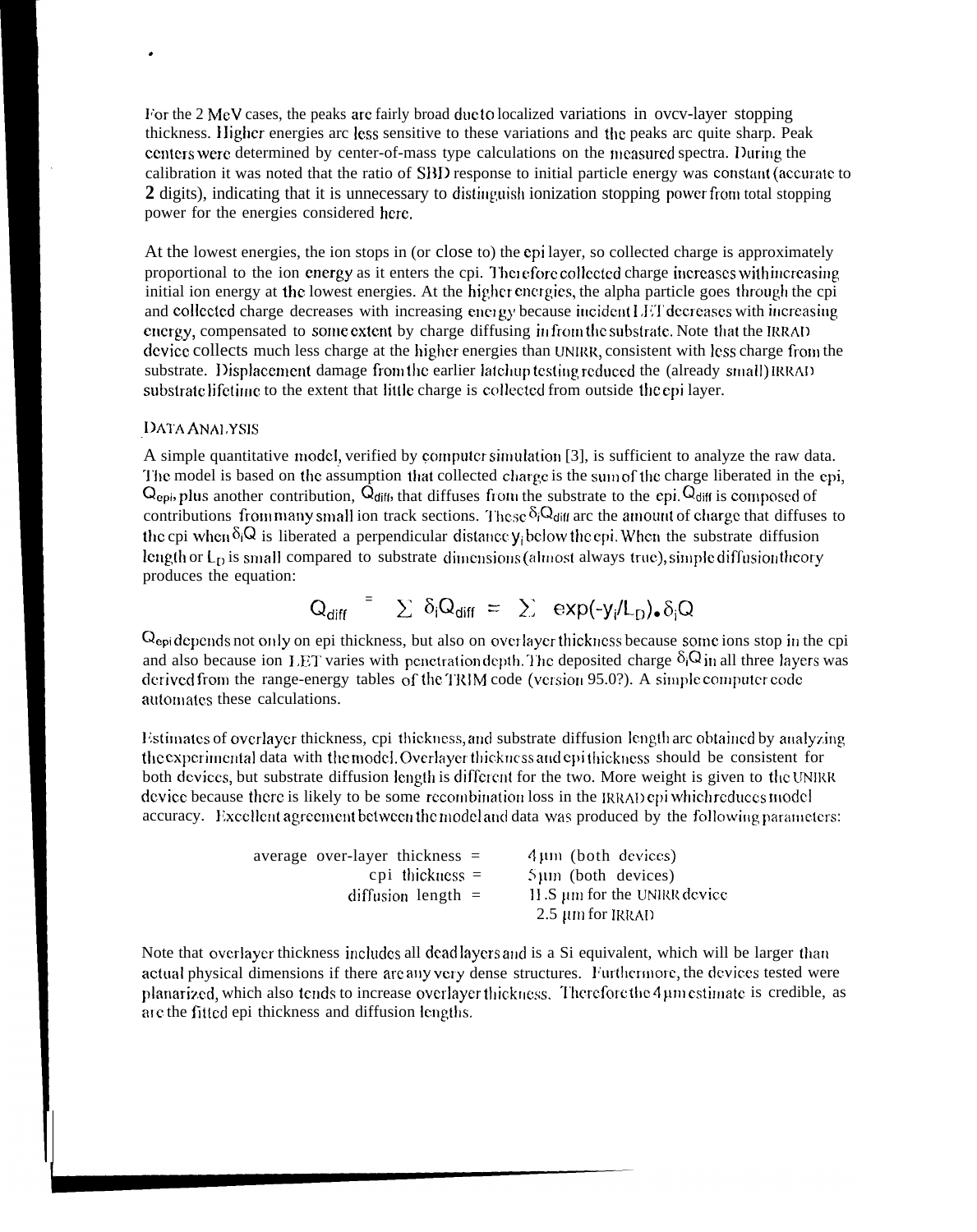Model predictions derived form the above data arc compared to the measurements in Figure 1. Forcing the epi thickness equal to 9  $\mu$ m (the pre-processing, value) dots not agree very well as seen in Figure 2. Similar comparison show that 4 pm is too small and 6  $\mu$ m is too large.

I'hc substrate contribution to total collcctcd charge can bc **more clearly seen in F'igurc** 3 where the model curve of Figure 1 is plotted normalized to  $Q_{epi}$ . It is most informative to plot this against ion penetration depth below the over-layer, and the result is shown in Figure 3. It is clear that the substrate supplies a significant amount of charge for the UNIRR device,

## **FUTURE WORK**

The full paper will present a larger, fuller test matrix including results on a modern commercial psubstrate SRAM using the benchtop test method with naturally occurring, alpha sources.

## CONCI,USION

The technique discussed in this paper provides a convenient, inexpensive approach to determine the effective charge collection depth of integrated circuits. It can not only distinguish between devices fabricated on bulk and cpitaxial substrates, but allows the actual effective epitaxial thickness to bc determined. It is potentially useful as a hardness assurance tool to track the consistency of charge collection between different production runs and may also be useful for initial evaluations of similar devices from different manufacturers.

The initial experiments were done on devices with n-substrates, for which the underlying substrate contribution is smaller because of the lower can icr lifetime. However, the technique is even more significant for p-substrates, which not only have longer lifetimes, but have more uncertainty (and potential variability) in the effective cpi-layer thickness because of boron diffusion from the highly doped Substrate in the epi.

#### **REFERENCES**

- [1] P.E. Dodd, F.W. Sexton, and 1'.S. Winokur, "Three-Dimensional Simulation of Charge Collection and Multiple-I]it Upset in Si Devices," IEEE Trans. Nucl. *Sci.*, vol.-l 1,110.6, pp.? 005-20 17, Deccmbcr 1994.
- [2] H. Dussault, J.W. Howard Jr., R.C. Block, M.R. Pinto, W.J. Stapor, and A.R. Knudson, "High linergy Heavy-Ion-Induced Single Event Transients in Epitaxial Structures, " IEEE Trans. Nucl. Sci., vol.41, no.6, pp.2018-2025, December 1994.
- [3] L. Edmonds, "Charge Collection in Simple Epi Diodes, " to be submitted to the *Journal of Appliea Physics.*
- [4] P.J. McNulty, D.R. Roth, W.J. Beauvais, W.G. Abdel-Kader, and D.C. Dinge, "Comparison of the Charge Collecting Properties of Junctions and the SEU Response of Microelectronic Circuits," Nucl. IFocb *and Radiat. Mess.,* vol. 19, nos. 1-4, pp.9?9-938, 1991.
- [5] 1'. J. McNulty, W. J. Beavais, and I). R. Roth, "Determination of SEU Parameters of NMOS and CMOS SRAMS," IEEE Trans. Nucl. *Sci.*, vol.38, 110.6, pp. 1463-1470, December 1991.
- [6] L. S. Smith, D. K. Nichols, J. R, Coss, W. E. Price, and D. Binder, "Temperature and Epi Thickness Dependence of the Heavy lon Induced Latchup Threshold for a CMOS/EPI 16K Static RAM," IEEE *Trans. Nucl. Sci., VOI.34, no.6, pp.* ] 800-1802, December 19987
- [7] D. Takacs, J. Harter, E.P. Jacobs, C. Werner, U. Schwabe, J. Winnerl, and E. Lange, "Comparison of 1.atch-Up in P- and N-Well CMOS Circuits," *IFDM Technical Digest, pp.* 159-163, 1983.